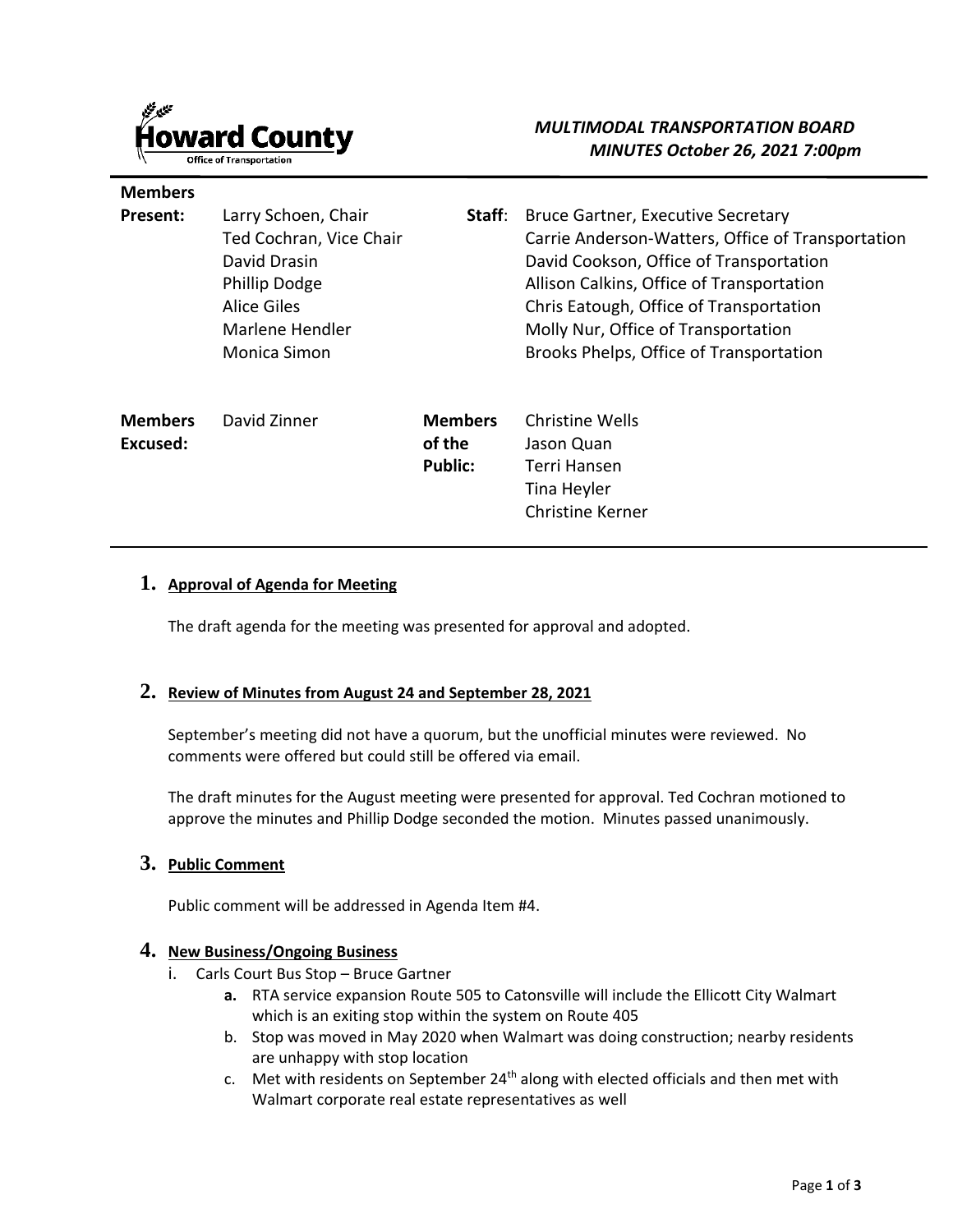- d. Nothing is finalized, but we are going to now present temporary options as we explore longer term opportunities:
	- i. Permanent Option 1: North Ridge Road north of Carls County in current onstreet parking. DPW has concerns about the required crosswalks. Buses would still use Carls Court as turnaround.
	- ii. Permanent Option 2: North Ridge Road south of Carls Court adjacent to Walmart frontage. Will need to put in a crosswalk as well as get Walmart to put in sidewalk and ADA ramp to front plus potentially needing to widen Ridge Road. Bus turnaround is complicated in this scenario.
	- iii. Temporary Option 1: Current Carls Court stop
	- iv. Temporary Option 2: Walmart offered to have buses come in to Hamlet Court ((taking both lanes), drive through parking aisle and line up at previous location of bus stop. There was not an agreement with Walmart to use that location as a stop before.
	- v. Temporary Option 3: Walmart would block off a section of the parking lot away from the store to create a stop location. RTA has not attempted this with a vehicle to know if it is feasible.
- e. Based on a site visit, we have asked Walmart to reconsider allowing the buses to pull up along the curb in front of the store and operate behind the store. This will be safest for pedestrians. Their risk managers are reviewing the request.
- f. OoT request to MTB: Concurrence on plan to move bus stop location back to Walmart parking lot at discretion of OoT and RTA for at least two years until additional information on other locations can be provided to MTB.
- g. Public comment from Tina Heyler: We don't want the stop on Carls Court because it's dangerous for riders to walk to Walmart from the stop.
- h. MTB preference is for option 3, then 1, then 2.

### **5. Development Updates- David Cookson and Brooks Phelps**

| Project                                                   | <b>Meeting Date</b> | <b>Meeting Type</b>          | <b>Notes</b>                                                                   |
|-----------------------------------------------------------|---------------------|------------------------------|--------------------------------------------------------------------------------|
| ZB 1118M Erickson at Limestone Valley                     | October 27          | <b>Zoning Board</b>          | <b>Deliberations Online Meeting</b>                                            |
| Review of Plan No. 21-11, Scotts Property, Clarksville MD | October 27          | <b>Design Advisory Panel</b> | Second review of Scotts Property on South Trotter Road and Swimmer<br>Row Way. |

# **Upcoming Public Meetings**

### **6. Office of Transportation Updates**